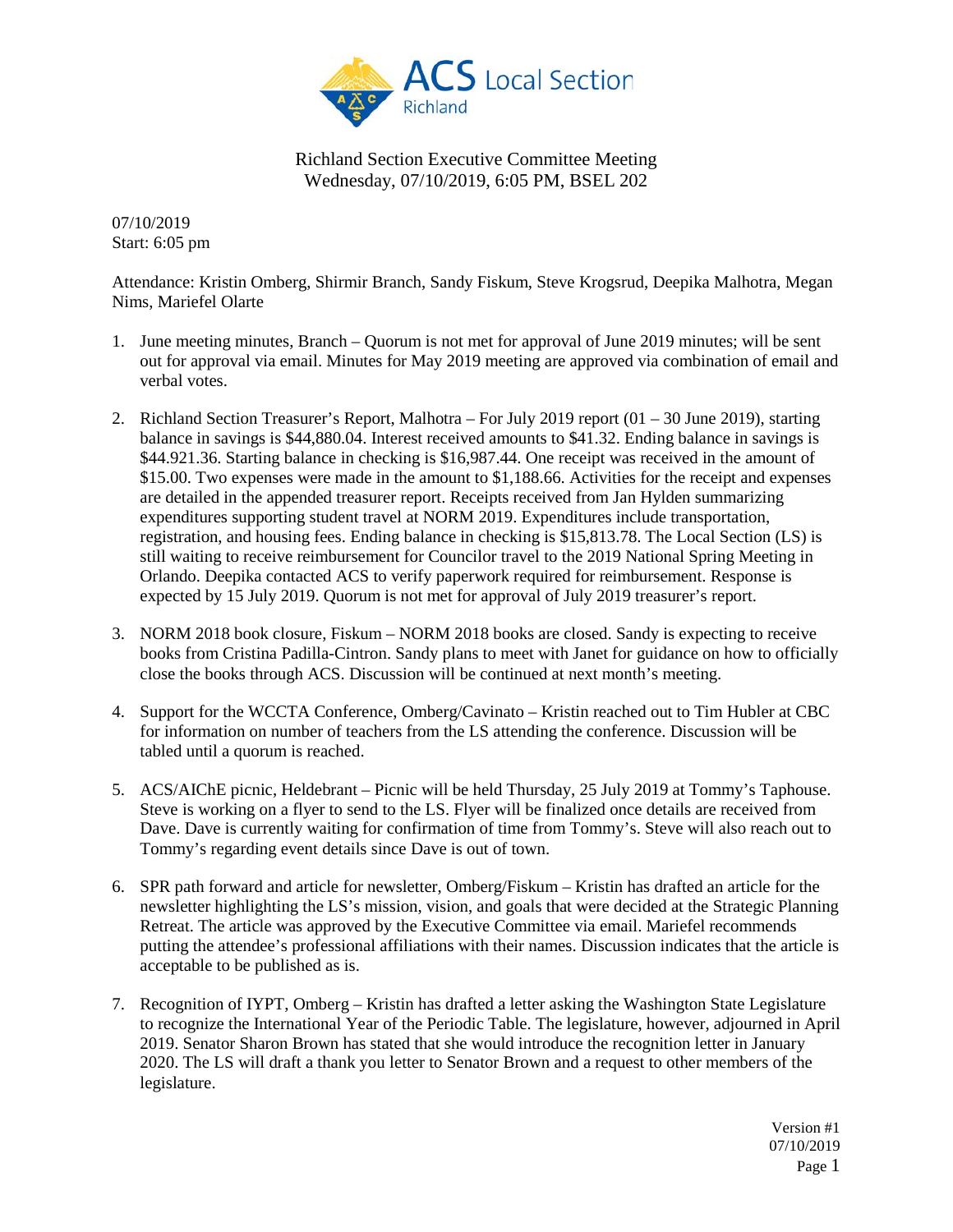

- 8. Update of Bylaws, Bryant Janet is not present at this month's meeting. Discussion will be tabled until next meeting.
- 9. Recognition of Past Chair, Branch/Devanathan Ram is not present at this month's meeting. Presentation will be tabled until next meeting. Discussion also indicated that recognition can be conducted at this year's Geezerfest.
- 10. Recognition of Janet Bryant with the 2020 Award for Volunteer Service– Janet is not present at this month's meeting. Discussion indicated that recognition can be conducted at the upcoming picnic or at this year's Geezerfest.
- 11. Information
	- a. ChemLuminary Awards update, Cavinato Anna is working on the poster. Those attending the ChemLuminary Awards celebration (Tuesday, 27 Aug 2019) can assist Anna in presenting the poster.
	- b. IYPT state advocacy opportunity, Omberg Kristin is preparing thank you letter to Sharon Brown and a call to action to others.
	- c. EYH thank-you letter,  $Nims EYH$  submitted a thank you letter to the LS for sponsoring the 2019 EYH conference. Letter is to be formatted for inclusion into the newsletter. Megan will also send pictures to Steve to include in the newsletter.
	- d. Newsletter, Krogsrud Steve proposes moving the release of the newsletter to mid- to late- August followed by one in the fall. Content for the newsletters include: picnic, LS election, proposal for 2020 budget. Steve spoke with Matt Monroe about putting information regarding the strategic planning retreat on the LS website [\(https://acs.labworks.org/\)](https://acs.labworks.org/).
	- e. Reports from committees
		- i. Membership, Malhotra Welcome letter is ready to send to Kristin for signature. Letter does not need to be approved by the Executive Committee. Kristin will send e-signature to Deepika for use. Members who have not provided an email will receive the letter in the mail. The LS roster indicates that there have been 12 new members to the section since March 2019. Based on the number of new voters, discussions indicate that all new members should receive letter in the mail. Kristin will work with Anna to get another Executive Committee member access to the LS roster.
		- ii. WCC, Nims Megan has spoken with Cristina about organizing the chemistry festival. Activities are similar to the Program-in-a-box events. Target date is spring 2020. This event will be in conjunction with PNNL with plans to host at CBC. SWE has requested reimbursement of remaining funds for EYH that the LS has allocated to sponsor event. Shirmir will work with Deepika to get reimbursement to SWE.

Version #1 07/10/2019 Page 2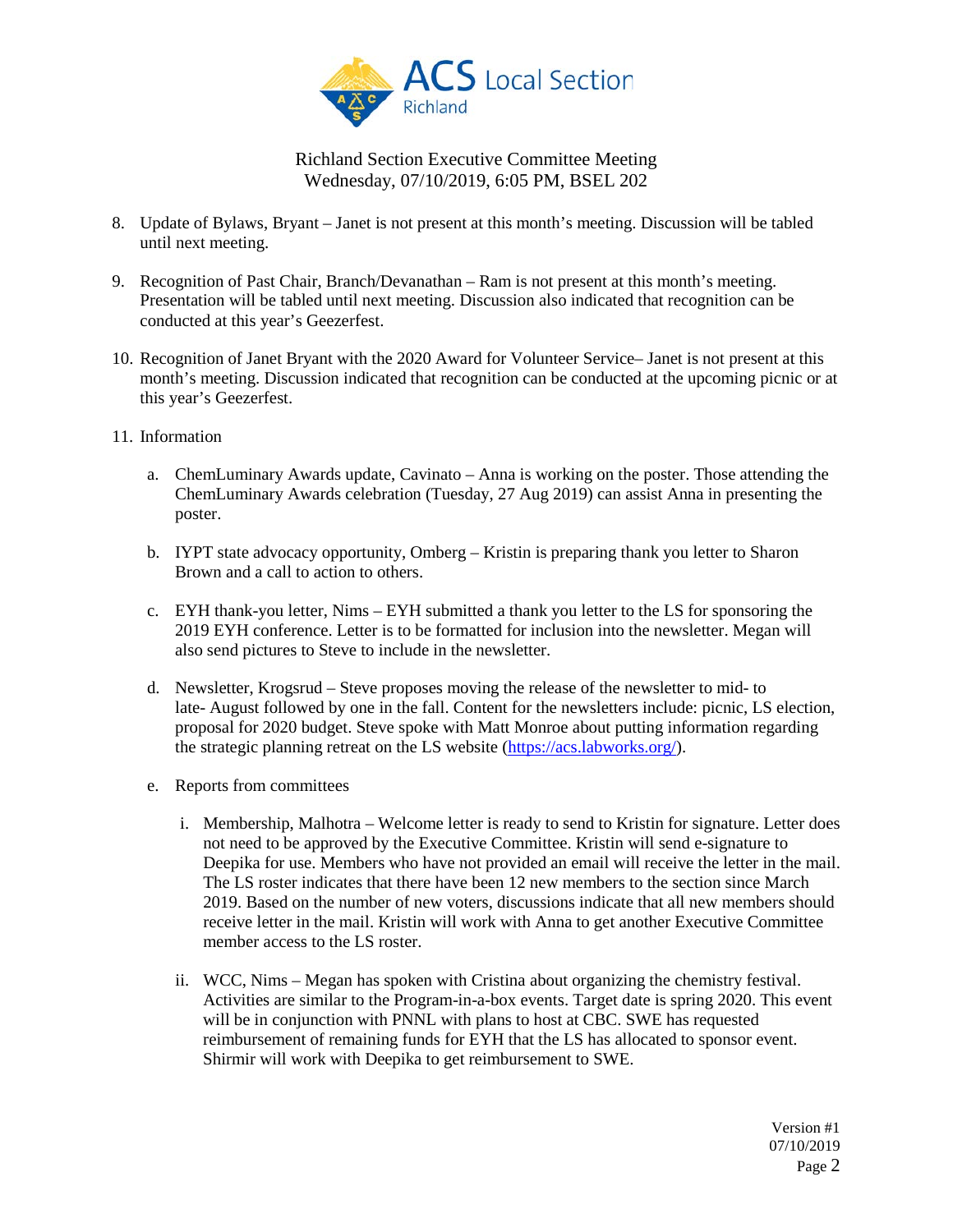

- iii. SPR, Nims Megan is working on her tasks for the SPR. She is compiling documentation of the LS past events and will send to the Executive Committee when documents are ready.
- iv. Education, Asmussen Nothing to report.
- v. Programs, Fiskum Sandy is planning a dual-section Science Café with Sebastian Stoian from the Washington-Idaho Border Section. Event is postponed due to new DOE guidelines for foreign nationals. Kristin suggests inviting him for a seminar/official visit and allowing him to bring his students as his entourage. If the students are US citizens, there is a six-week waiting period to acquire badging. Foreign nationals take significantly longer. Sandy is considering alternatives, such as hosting an event at the local library. Target date for event is now in October – November 2019.
- vi. Geezerfest, Fiskum Sandy has reached out to CBC to contact Michael (Mike) Durst for speaking at Geezerfest. She was directed to Jim Amond, who will contact Mike. She will continue to try until around late August, then look for alternatives. Kristin and Mariefel will attempt to contact representatives from Xyleco.
- f. Old or new business, all Nothing to report.

12. Sandy moves to adjourn; Steve seconds. All approve.

Meeting adjourned: 6:48 pm

> Version #1 07/10/2019 Page 3